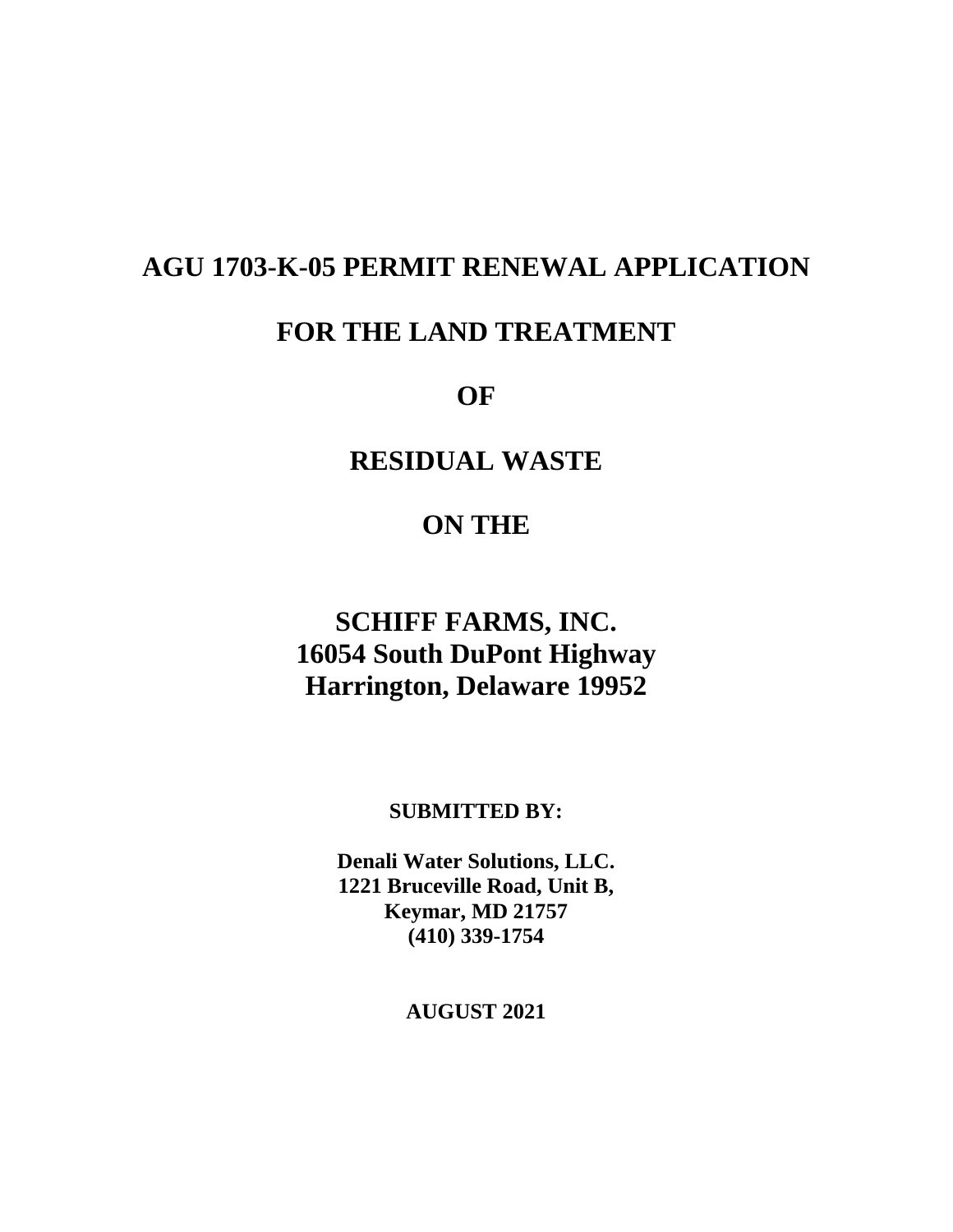# **Project Development Report**

## **General Information**

Denali Water Solutions, LLC. is requesting to renew the current Agriculture Utilization of Waste Permit (AGU 1703-K-05) for several farms under the management of Schiff Farms, Inc. (T.J. Schiff). The permit is due to expire February 28, 2022.

Denali Water Solutions specializes in the design and operation of agricultural projects for the beneficial re-use of biosolids or residuals for agronomic crop production. Denali Water Solutions will be responsible for the removal, transportation and agricultural land application of several food processing residual materials generated from poultry (including one Pet Food) processing facilities within Delaware and Maryland and Virginia (Please see below for complete list of generators). Schiff Farms will be utilized for the application of DNREC approved residual wastes. These farms are all located in Kent County, DE. (Please see below for specific farms and locations). Residual waste will be transported to the site in accordance with a current Delaware Waste Transporters Permit where the material will be land applied at agronomic rates according to a current Nutrient Management Plan for the farm operation.

#### Residual Waste Materials to be Utilized

The operation involves the land application of DAF solids and other approved residuals, generated at the following food processing plants:

- Amick Hurlock, Maryland
- Allen's Harbeson, Delaware
- Valley Protein, Maryland
- Pet Poultry, Delaware
- Tyson Temperanceville, Virginia
- Mountaire Selbyville, Delaware
- Allen Millsboro Pinnacle, Delaware
- Perdue Georgetown, Delaware
- Perdue Milford, Delaware
- Perdue Salisbury, Maryland
- other land treatable wastes as approved by DNREC.

Note: There is no sanitary waste comingled with any of the residual materials listed above.

By the authorization from the Delaware Department of Natural Resources and Environmental Control, Denali Water Solutions will beneficially use residual waste from the above poultry & pet food wastewater treatment facilities listed in this permit application as part of the current nutrient management program for Schiff Farms, Inc. farm operation.

The permittee legal name, address is: Denali Water Solutions, LLC. Charlie Golden – General Manager 1221 Bruceville Road, Unit B, Keymar, MD 21757 (410) 339-1754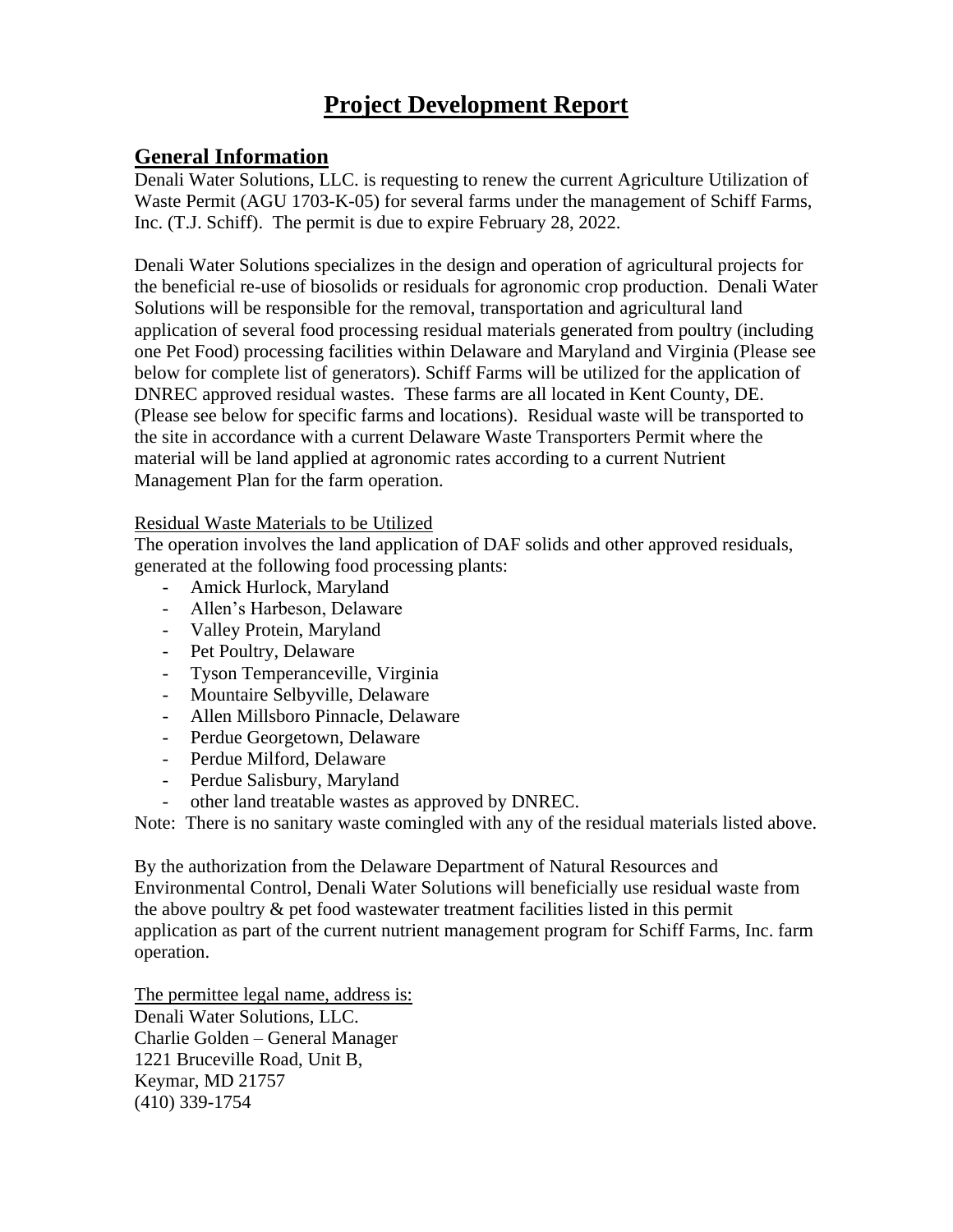The Farm legal name, address is: SCHIFF FARMS, INC. T.J. Schiff 16054 South DuPont Highway Harrington, DE. 19952 Phone: (302) 398-8014

### **Farms and Locations for Land Application of Residual Waste**

Farms currently under Permit Schreiber Farm (Feedlot 2) – Whiteleysburg Road and Ingram Branch Road Seeney Farm - Whiteleysburg Road and Ingram Branch Road Cain Farm - Indian Point Road and Canterbury Road (Route 15) Masten Farm - Little Mastens Corner Road and Reeves Crossing Road Bergold Farm - Midstate Road and Chimney Hill Road Winkler Farm - DuPont Highway (Rt. 13), south of Paradise Alley Road (Road 426) Harrison Farm - John Hurd Road and Spectrum Farms Road Home Farm - Burnite Mill Road and Edwardsville Road Collison Farm - South DuPont Highway and Paradise Alley Road

Proposed additional Farm (added to permit) Luff Farm – High Stump Road and Gallo Road, Harrington, DE

### **Waste Product Characterization** – Brief Description of Wastewater

Treatment Process

Amick Hurlock, Maryland

The Amick Hurlock wastewater treatment plant facility treats strictly poultry processing water. First stage wastewater pretreatment is provided by operation of an aerated flow equalization basin and a dissolved air flotation (DAF) cell operated with polymer coagulation/flocculation. DAF residuals are transferred to a holding tank located at the plant. These residuals are then pumped into a tanker and transported to the field or a storage facility during inclement weather.

There is no sanitary waste comingled with the DAF residuals. The sanitary waste at the Hurlock Plant is discharged to the Town of Hurlock WWTP.

### Allen's Harbeson, Delaware

Allen's Harbeson waste processing and characterization is very similar to Amick Hurlock, Maryland. The two processing plants were previously under the same company name and used similar processes to treat generated waste.

First stage wastewater pretreatment is provided by operation of an aerated flow equalization basin and a dissolved air flotation (DAF) cell operated with polymer coagulation/flocculation. DAF residuals are transferred to a holding tank located at the plant. These residuals are then pumped into a tanker and transported to the field or a storage facility during inclement weather.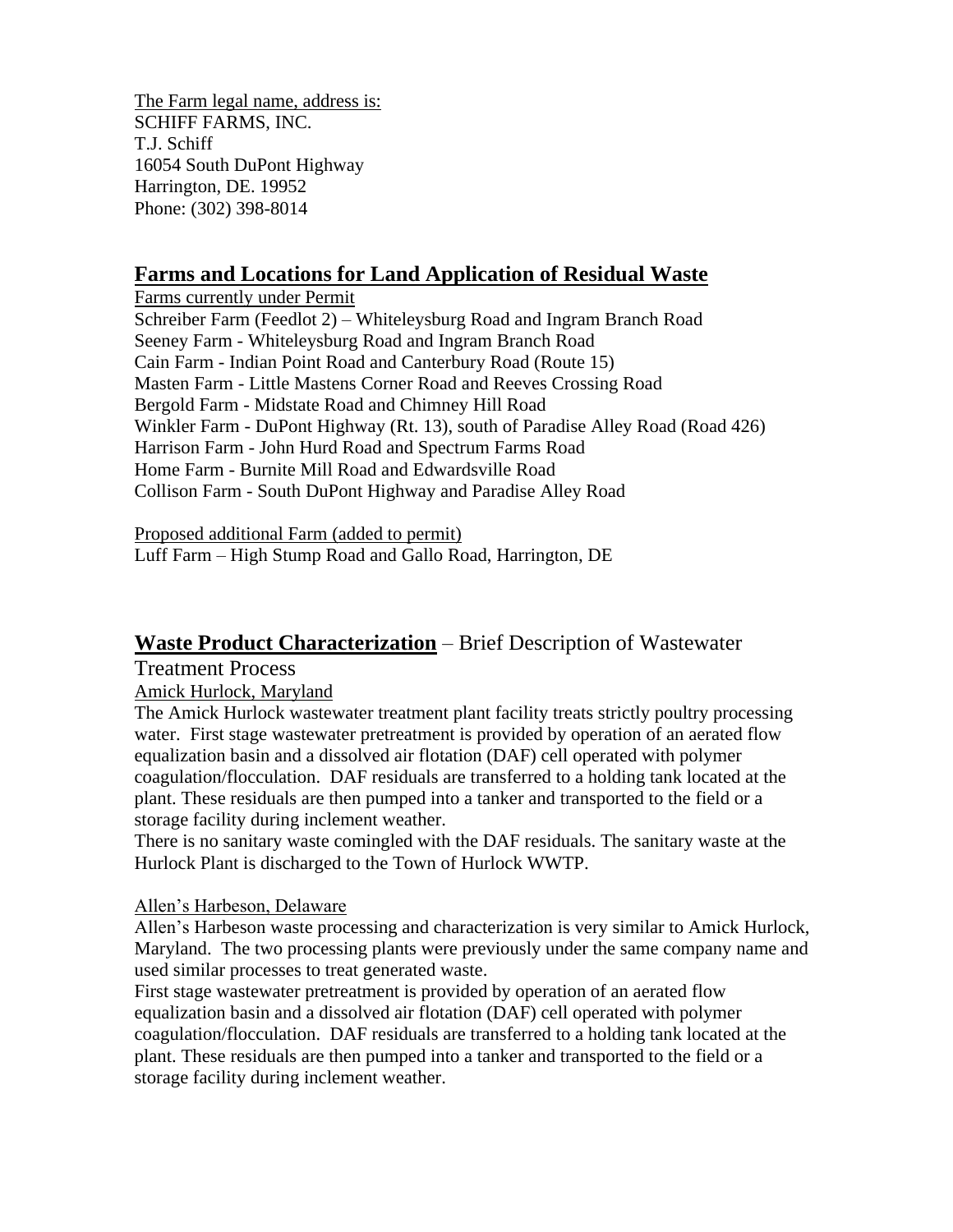There is no sanitary waste comingled with the DAF residuals. The sanitary waste at Harbeson Plant is comingled with the waste activated biosolids, dewatered, and then land applied by Clean Delaware.

#### Valley Protein, Maryland

The Valley Protein poultry rendering facility processes strictly poultry. There are no ruminants processed at this rendering facility. The processing facility produces a DAF type material in which wastewater pretreatment is provided by operation of an aerated flow equalization basin and a dissolved air flotation (DAF) cell operated with polymer coagulation/flocculation. DAF effluent is pumped to one activated sludge aeration basin followed by one new final clarifier and final effluent disinfection by clorination/dechlorination before discharge to receiving stream. DAF float sludge will be disposed by off-site rendering and waste activated sludge will be aerobically digested in a sludge holding tank prior to ultimate disposal by land application. Sanitary waste produced at Valley Protein is discharged into and approved septic drain field located at the plant.

## Pet Poultry, Delaware

Process waste (non-sanitary) is piped to a wire basket to remove large items then pumped through a rotary screen to a 500-gallon grease trap to an equalization pit, from there through the DAF unit that sludge and the grease trap is pumped to the waste tanker for removal. The effluent off the DAF goes to aeration tank for 30-day detention time then pumped back through the DAF to discharge to the town. That sludge is returned to the aeration tank, Cationic polymer is used to treat all water. Average discharge is between 5000 and 7000 gallons per day.

Sanitary waste from Pet Poultry/ Cannon Cold Storage is piped separate from process waste and discharged straight to town sewer.

#### Tyson Temperanceville, Virginia

Treatment process is accomplished through Dissolved Air Floatation from the Tyson Temperanceville Facility. The plant process about 1,000,000 birds per week. There is a sanitary system that handles all human waste that is piped to a separate wastewater system. The sanitary wastes at Tyson Temperanceville are discharged into and approved septic drain field located at the plant.

#### Mountaire Selbyville, Delaware

The Mountaire Selbyville plant facility treats strictly poultry processing water. Process water (non-sanitary) leaving the poultry processing operation is screened of large particles through both primary and secondary screening. This water is then pumped to three Dissolved Air Flotation (DAF) systems. The wastewater first enters the low shear mixing pipe flocculator where coagulant and flocculants may be introduced to increase the particle size along with "whitewater". The wastewater then enters the vessel across the length of the system. At the surface a skimming mechanism moves this material into a hopper. It is then pumped into a tanker trailer to be hauled off site as DAF residuals. Treated wastewater is then discharged to the town POTW.

#### Allen Millsboro Pinnacle, Delaware

The Pinnacle deboning facility handles the further processing of poultry for human consumption. This product is comprised of washdown/production water and particles from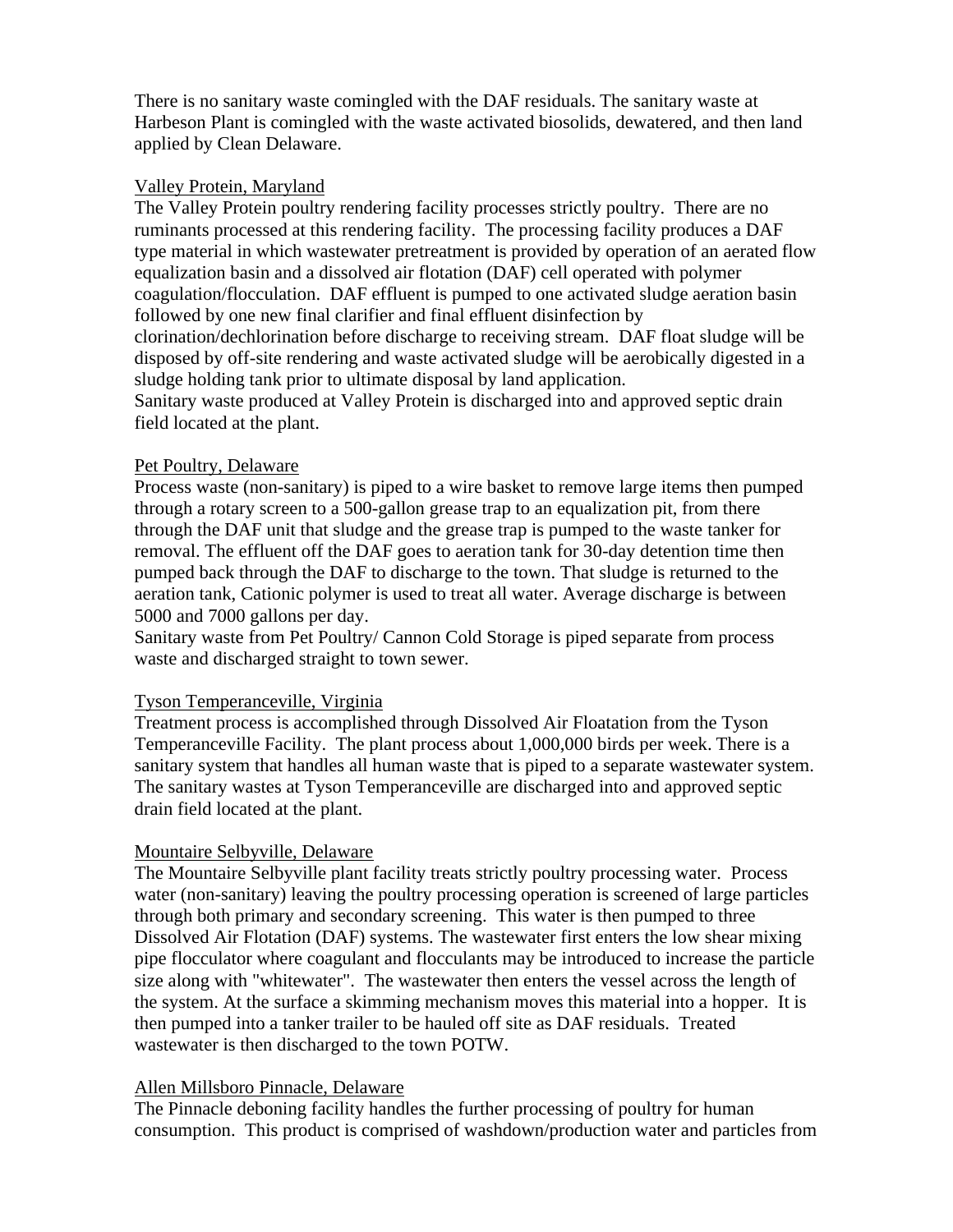the processing of poultry. The percent solids in this waste stream are low so there is no DAF system at this plant, like there is at Allen Harbeson. No sanitary waste is included in this waste stream.

#### Perdue Georgetown, Delaware

Perdue, Inc. processes poultry for human consumption. Process water leaving the processing operation is screened of large particles through both primary and secondary screening. This water is then pumped to the primary DAF system. The solids from this process are removed and sent to a holding tank, and liquid continues through the wastewater plant. These solids are then removed from the tank to be hauled off site as DAF residuals. Sanitary waste is a separate waste stream from the DAF system.

#### Perdue Milford, Delaware

This Perdue, Inc. poultry processing facility treats strictly poultry processing water. The plant processes about 225,000 birds a day. The processing water treatment is accomplished through Dissolved Air Floatation (DAF). There is a sanitary system that handles all human waste that is piped to the Kent County wastewater system. There is an offal room that handles the heavy solids feathers, viscera, and blood. The balance of water goes to an Equalization basin (EQ). The water from EQ goes to two DAF tanks. These solids removed by this process are then hauled off site as DAF residuals.

#### Perdue Salisbury, Maryland

Perdue Salisbury is very similar to the Perdue locations in Georgetown and Milford. It processes poultry for human consumption. Process water leaving the processing operation is screened of large particles through both primary and secondary screening. This water is then pumped to the primary DAF system. The solids from this process are removed and sent to a holding tank, and liquid continues through the wastewater plant. These solids are then removed from the tank to be hauled off site as DAF residuals. Sanitary waste is a separate waste stream from the DAF system.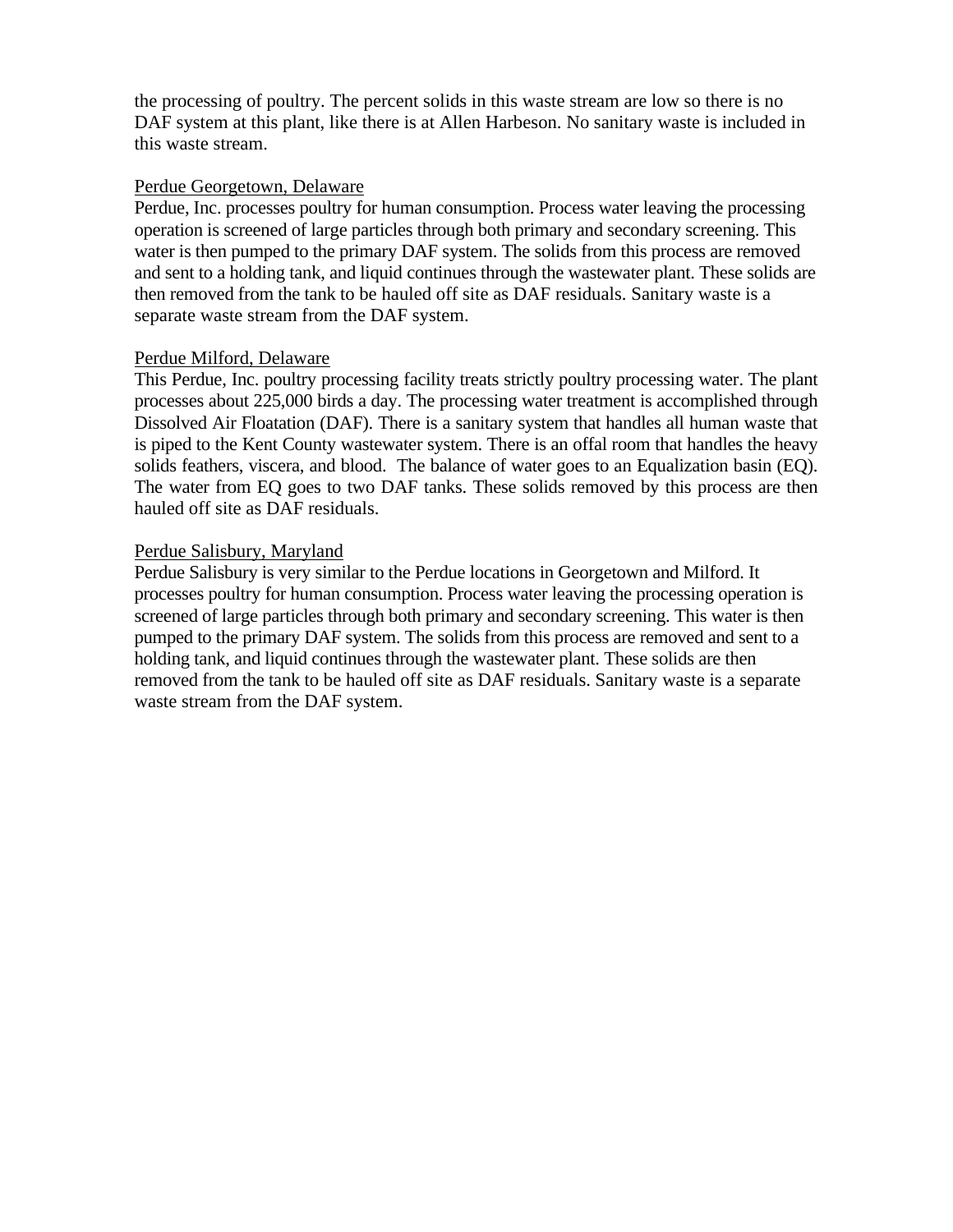# **Waste Constituent Characterization**

SEE ATTACHED FOR EACH RESIDUAL MATERIAL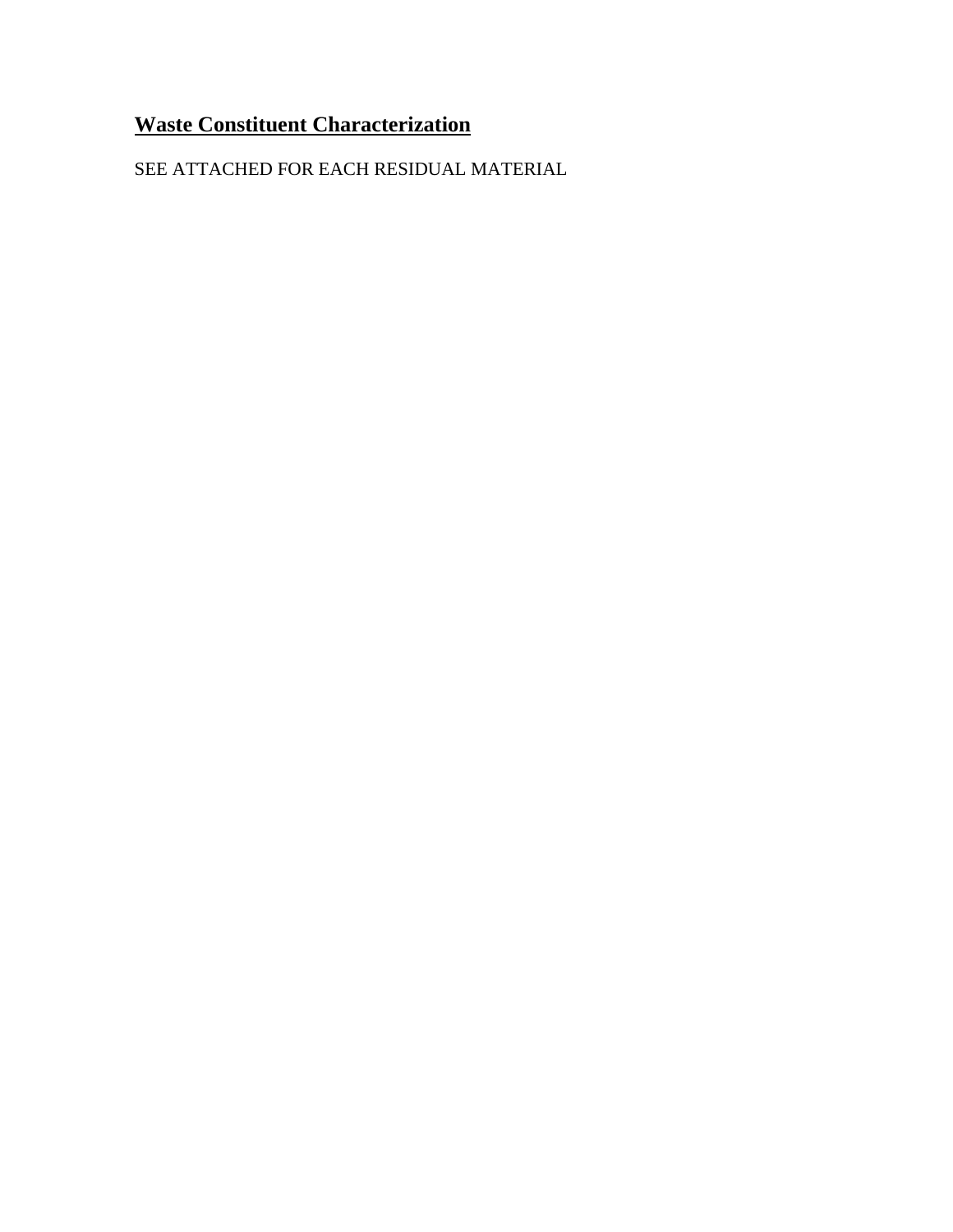### **Operations Overview**

Denali Water Solutions, LLC., will be responsible for the removal and transportation of Department approved DAF food processing residual materials generated from several Delaware poultry (one Pet Food) processing facilities, one in Maryland and one in Virginia. These poultry processing materials will be utilized as a part of a residuals management program for the Schiff Farms, Inc. Farm operation located in Harrington, Delaware. All farms to be utilized are located in Kent County, DE. Schiff Farms, Inc. has been successfully utilizing waste residuals as well as animal manures as a nutrient source for agronomic crop production for several years.

Application of DAF residuals and other land treatable wastes, as approved by the Department, will be delivered in sealed containers and land applied in accordance with sound agronomic practices and according to a current Nutrient Management Plan (NMP) developed by a Delaware Department of Agriculture certified nutrient management consultant. The timing of waste application to the land treatment sites, as well as the quantity and quality of waste to be land applied, will be specified in the annual Nutrient Management Plan (NMP) for the farm operation.

## **Operations**

The land application of these waste materials will be provided by Schiff Farms Inc. Denali Water Solutions will assist with the flagging and depth to groundwater testing to ensure the application of waste is in accordance with the current State Permit and Department regulations.

All residual waste is transported from the processing plants using 5,000 – 6,000-gallon enclosed watertight vessels and delivered to one of several storage tanks located on the Schreiber Farm (Feedlot 2). The storage tanks were previously utilized to store animal manure. The storage tanks were designed and approved by the Natural Resources Conservation Service and are capable of holding approximately 6,600,000 gallons of waste material. The storage tanks are now mainly utilized by Denali to store residual waste throughout the cropping year when land application is not feasible. Residual waste is delivered to the site, where it is pumped off the vessel and into the storage tank. These materials remain in storage until crop and field conditions permit the use of these materials to be utilized for crop nutrient needs.

Once fields conditions permit, and the timing is close to planting as possible, the stored residual waste is mixed using a Godwin pump. Once the waste is thoroughly mixed, a sample (or samples) of the waste is taken and analyzed for nutrient content. This test may include analysis for metals, and other required analysis, depending on permit requirements. Residual waste is pumped from the storage tank onto a liquid manure injector and applied using injection to the field according to the agronomic nutrient rate for the crop to be grown. The material may also be transported from the storage tank using 5,000 – 6,000 gallon totally enclosed watertight vessels and transported to the approved land application sites.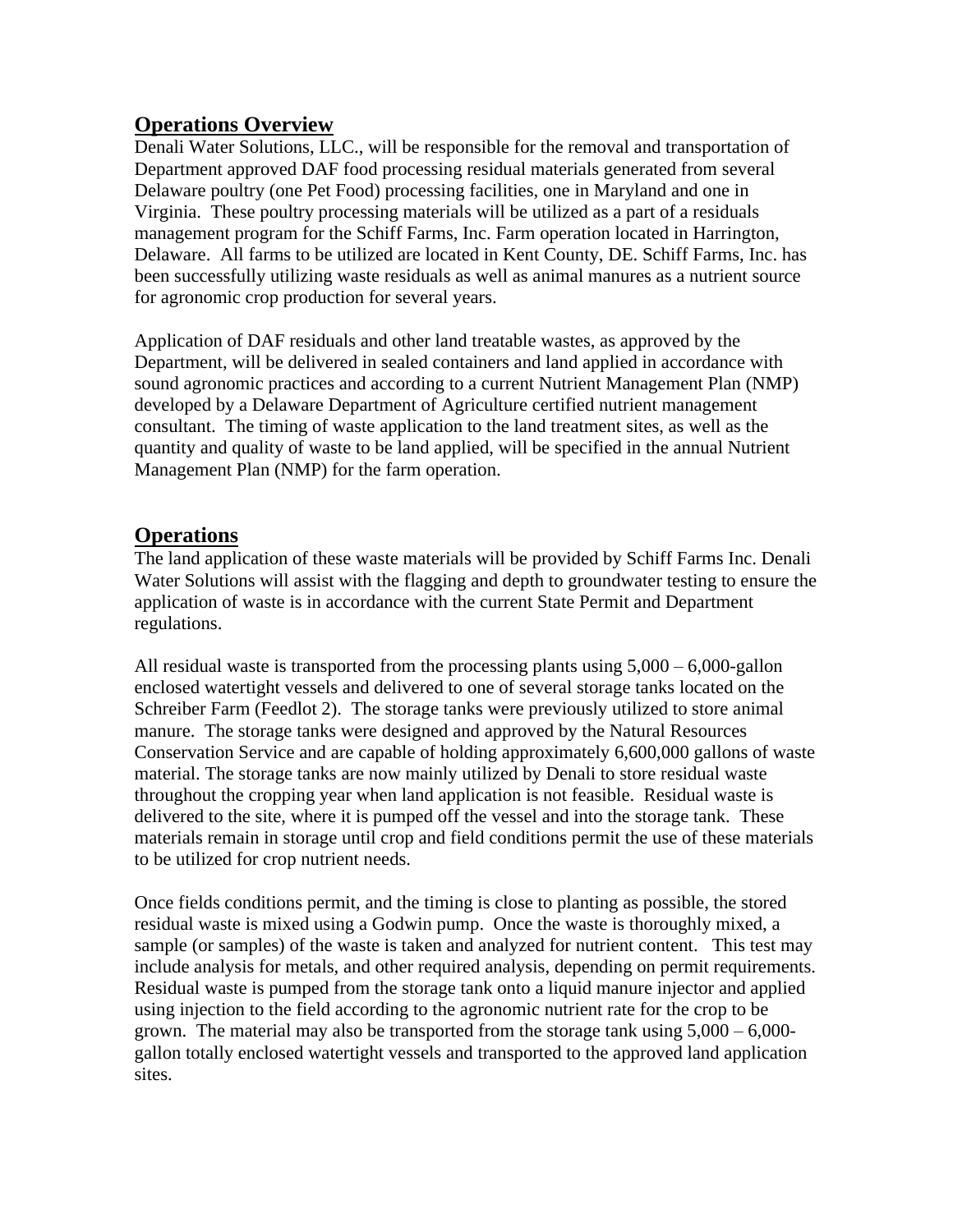Land application will be performed by using standard agricultural equipment. Liquid residuals will be land applied by use of Houle 9,500-gallon capacity and 6,500-gallon capacity Dietrich injectors. To ensure adequate control of the application rate for each field, the equipment used for spreading the residuals will be calibrated prior to the start of each land application event.

The process of waste application will be in accordance with the current DNREC Agriculture Utilization of Waste permit for the site. The waste will be land applied by means of subsurface injection or alternatively by means of surface application with incorporation with separate written Department approval. Other application methods such as applying residual waste through Spray Irrigation may be requested and will require a separate written approval by the Department.

The application rate of the material will be followed in accordance with the crop's nitrogen requirement specified in the current NMP. Mineralized nitrogen from prior applications of waste or manure will be considered in calculating nitrogen application rates. In addition, the application rate may be limited should a fields soil phosphorus levels require a Phosphorus Site Assessment. If so, the nutrient application rate will be adjusted depending on the P-Assessment rating.

|                                                 | <b>Surface</b><br><b>Application</b> | <b>Surface Injection</b> |
|-------------------------------------------------|--------------------------------------|--------------------------|
| Occupied off-site dwelling                      | $200$ feet                           | $100$ feet               |
| Occupied on-site dwelling                       | $100$ feet                           | 50 feet                  |
| Potable wells                                   | 100 feet                             | $100$ feet               |
| Non-potable wells                               | 25 feet                              | 25 feet                  |
| Public roads                                    | 25 feet                              | 15 feet                  |
| <b>Property lines</b>                           | 50 feet                              | 25 feet                  |
| Bedrock outcrops                                | 50 feet                              | 25 feet                  |
| Streams, tidal waters, or other<br>water bodies | 50 feet                              | 33 feet                  |
| Drainage ditches                                | 25 feet                              | 25 feet                  |

### **Residual Application Buffer Zones**

Residual waste will not be land applied within the following buffer zones: **(Table 1)**

All fields which are scheduled to receive residual waste will be buffered using field flags to mark areas where land application is prohibited. See (Residual Application Buffer Zones, Table 1). Note: The land application of residual waste buffer for the Property Lines may be eliminated should an adjacent landowner give permission by signing the *Adjacent Landowner Authorization to land apply residuals without Property Line buffer Setbacks* (attachment B).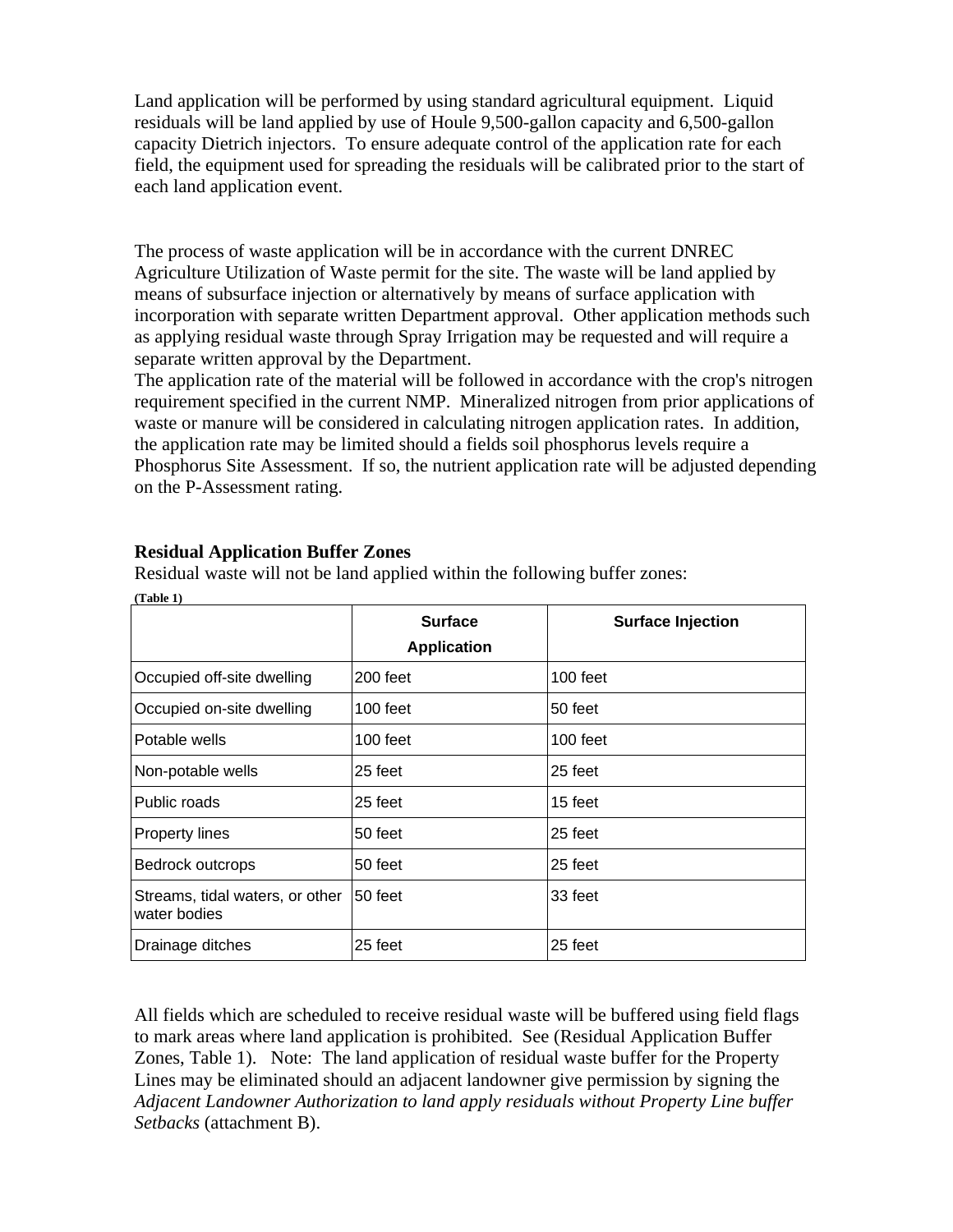In addition, any soils which are considered "restricted" during the time of application due to a shallow depth to groundwater reading, will be buffered using field flags and not applied.

In addition to buffer zones being marked prior to land application, Denali will perform groundwater level readings using a hand auger to characterize separation distances from groundwater to the depth of tillage of application. These readings will be documented using the *Land Application of Waste, Auger Boring Record* (attachment I). This document will provide the date when the auger borings were taken as well as date(s) when borings may need to be checked, area where borings were taken, number of borings taken, depth of borings and result. Should water-level readings indicate that areas of the field have or likely will have a water table that is within 20 inches of the depth of tillage, application in these areas shall not occur until the limiting situation has passed.

For those portions of the application areas where the depth to seasonal high-water table is less than 20 inches but greater than 12 or more inches, waste application will be limited to guidance specified in the land application permit for the site. Residual waste will only be applied when the actual water table depth is at least 20 inches below the maximum depth of tillage.

After a field has received its maximum load of residual waste, an appropriate application of nitrogen corresponding to the requirements of the growing or subsequent crop may be applied to the field according to the NMP. If supplemental nutrient sources are used on the portions of the field which have received waste, the total amount of plant available nitrogen applied will not exceed the total N requirement of the current crop.

Once the field application of residual waste is complete and the field has received any additional nitrogen according to the NMP, the field will be planted with an appropriate crop as specified in the NMP as soon as possible but no later than 1 month from the date of application. Should weather conditions not allow for crop germination, an appropriate crop will be planted as soon as practicable to reduce nitrogen losses.

A *Land Application of Waste, Daily Operational Record* (attachment H) will be utilized each day to document land application activities or when any other management activities are conducted at the site. This document provides the date(s) of application, rate of application, volume applied, the method of application and weather conditions.

The Schiff's 5-year projected crop rotation includes: Irrigated Corn, Small Grain followed by Double Crop Soybeans. The application rate of the material will be in accordance with the crop's nitrogen requirement. Mineralized nitrogen from prior application(s) will also be considered in calculating nitrogen application rates. The application of approved residual waste will only occur once every 3-years on the planned field(s), however should the full agronomic rate not be achieved for the intended crop with the initial application, a second application may occur to satisfy crop nutrient needs within that cropping year or 365-day period. This is to reduce nutrient losses through leaching.

As noted above, the application rate may be limited or reduced should a fields soil test phosphorus level require a Phosphorus Site Assessment calculation. If so, the residual nutrient application rate will be adjusted depending on the P-Assessment rating. A current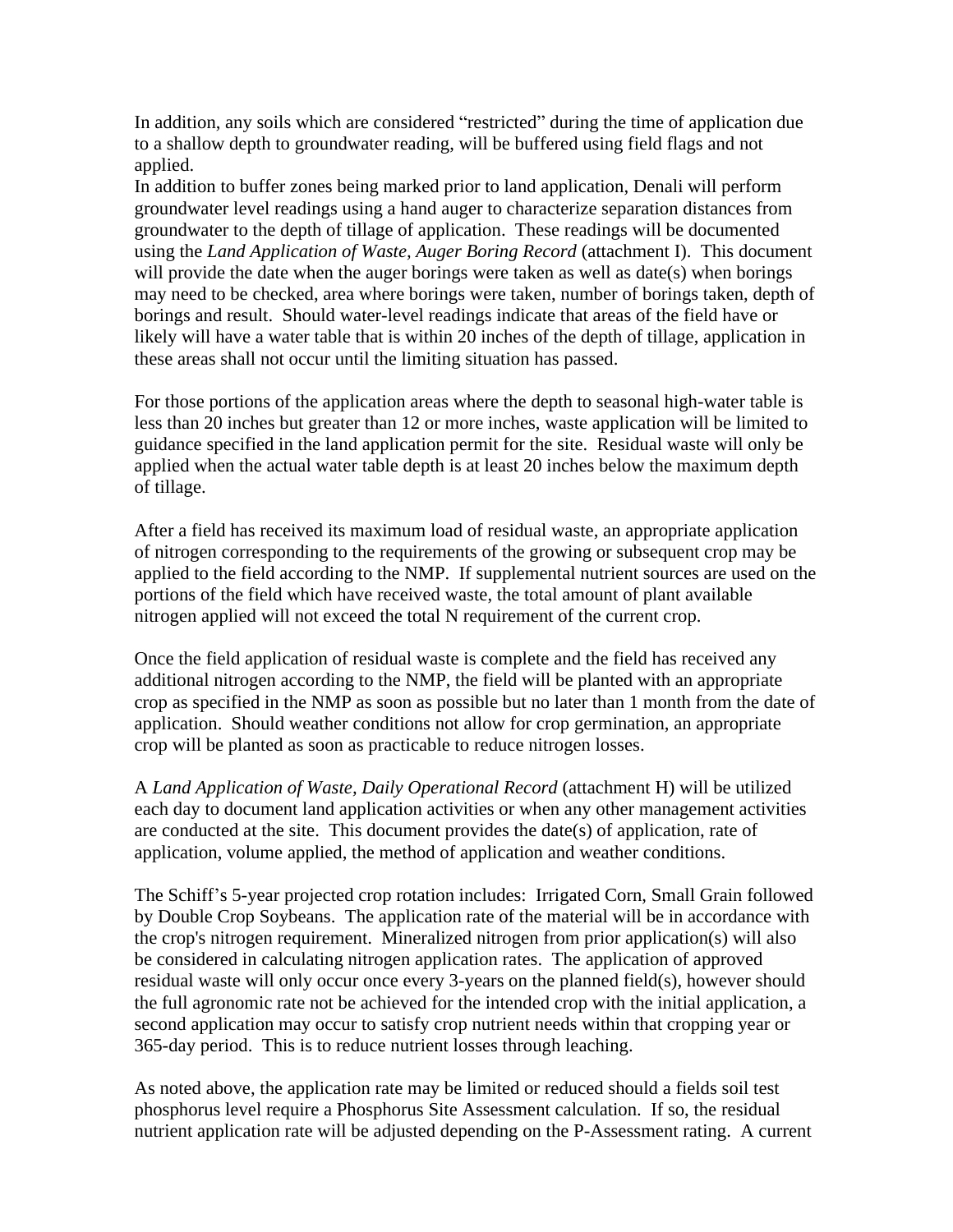nutrient management plan will be developed for Schiff Farms, Inc. by a Delaware certified nutrient management consultant where residual materials will be utilized to ensure the nutrient content of this material is accounted for. A background soil test and analysis will be performed to determine the Phosphorus and Potassium needs for the crop. Nitrogen needs will be calculated using the best 3 of 5 years of crop yield data. Application rates will be based on Nitrogen needs of the crop unless there is an excessive amount of Phosphorus indicated in the soil test results. If soil P is excessive, a Phosphorus Site Assessment calculation will be performed to determine the amount of residuals which can be applied.

## **Additional Operation Procedures**

All efforts will be made to significantly limit odors and reduce vector attraction from the application of residual waste. In most if not all cases, the application of waste will be injected into the soil to not only reduce odors but to also limit the amount of N loss.

Residual waste will not be applied from December 7 through February 15 according to Delaware Nutrient Management requirements. Waste will also not be applied during periods of rain or onto excessively wet ground.

## **Post Residual Application of Residuals**

After residual application occurs, Denali will immediately provide the farm operator a *Field Nutrient Balance Summary Report* (attachment J) which identifies the farm in which the residual application occurred, field number, acres, crop to be grown and application rate according to the current Agriculture Nutrient Management Plan. The report will also provide dates of residual waste application, amounts applied, the desired application rate along with actual amounts of N, P, K applied. Finally, Denali will provide the farm operator information for additional nutrients needed (if any) as a result of residual waste application.

### **Monitoring/Compliance**

All monitoring and compliance activities will be followed in accordance with the site permit. This includes testing of the residual waste as well as the soil. Denali will also provide an annual operation report of all land application activities which occurred throughout the year on or before February  $1<sup>st</sup>$  of each year in a format acceptable to the Department.